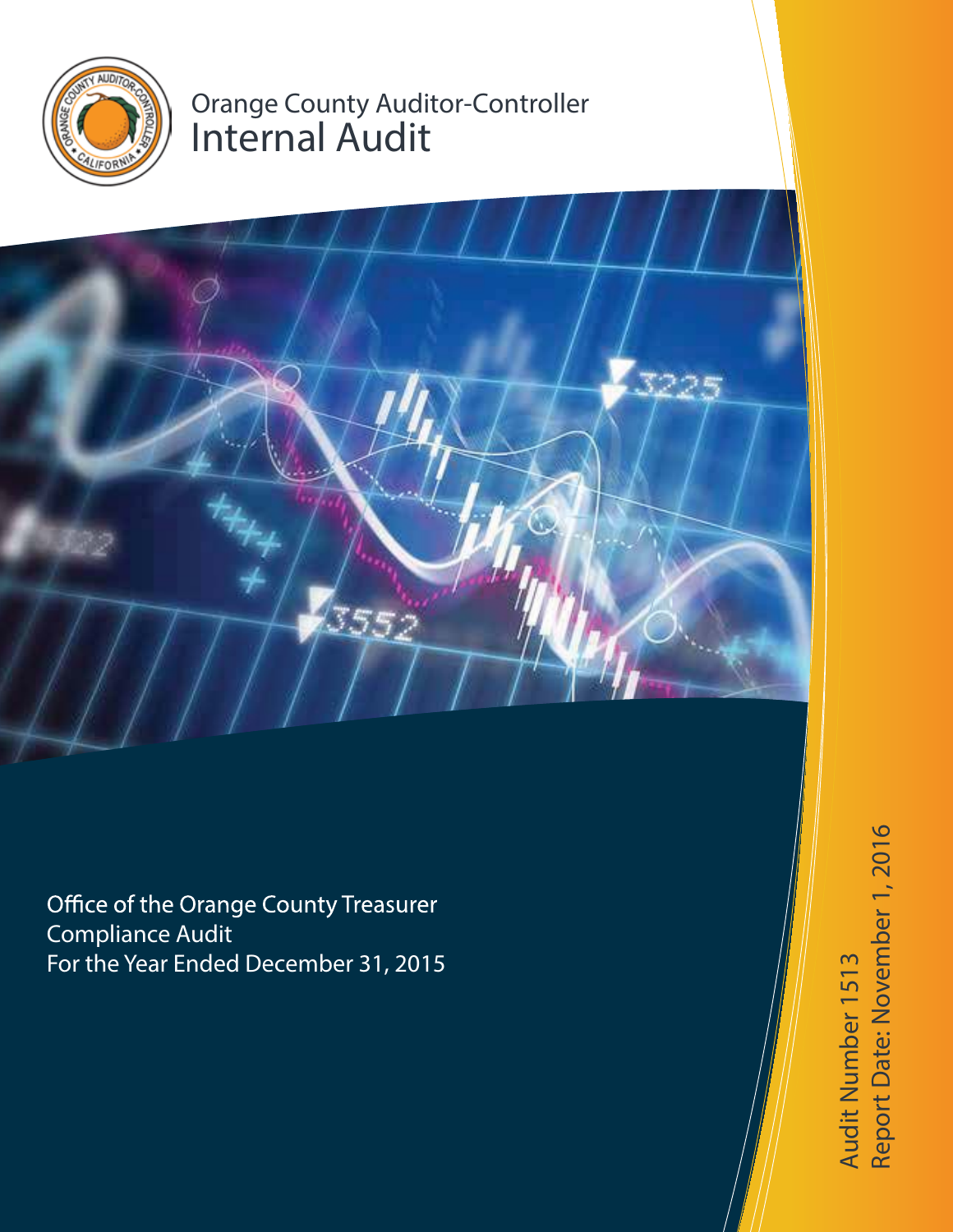

**Eric H. Woolery, CPA Orange County AuditorǦController**

**Toni Smart, CPA Scott Suzuki, CPA, CIA, CISA Carol Swe, CPA, CIA, CISA Michael Steinhaus, CPA, CGMA Scott Kim, CPA** **Director, Internal Audit Assistant Director Senior Audit Manager Audit Manager I Senior Auditor**

**12 Civic Center Plaza, Room 200 Santa Ana, CA 92701**

Auditor-Controller Web Site www.ac.ocgov.com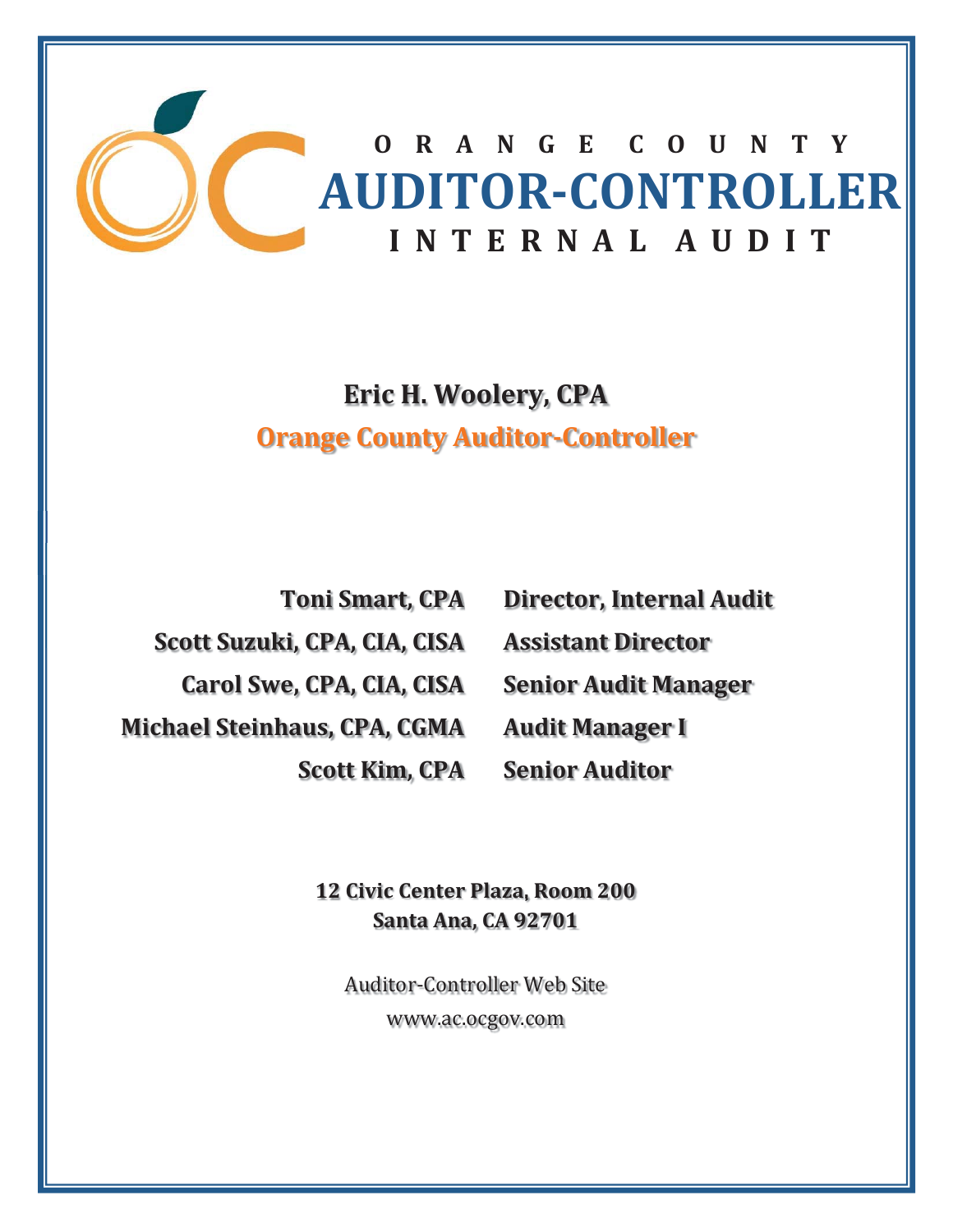

# **ERIC H. WOOLERY, CPA** AUDITOR-CONTROLLER

**Transmittal Letter** 

 **November 1, 2016** 

**Audit No. 1513** 

# **TO:** Members, Treasury Oversight Committee

**SUBJECT:** Office of the Orange County Treasurer Compliance Audit For the Year Ended December 31, 2015

At the direction of the Orange County Treasury Oversight Committee, we have completed our examination of the Office of the Orange County Treasurer's compliance with California Government Code Sections 27130 through 27137 and the Orange County Treasurer Investment Policy Statement during the year ended December 31, 2015. This annual examination is required by Government Code Section 27134. Our final report is attached for your review.

I submit an **Audit Status Report** quarterly to the Audit Oversight Committee (AOC) and a monthly report to the Board of Supervisors (BOS) where I detail any critical and significant audit findings released in reports during the prior month and the implementation status of audit recommendations as disclosed by our Follow-Up Audits. The results of this engagement will be included in future status reports to the AOC and BOS.

Please feel free to call me should you wish to discuss any aspect of our audit report. Additionally, we will request the department complete a **Customer Survey** of Audit Services. The Office of the Orange County Treasurer will receive the survey shortly after the distribution of our final report.

Toni Smart, CPA, Director Auditor-Controller Internal Audit Division

**Attachments**

Other recipients of this report are listed on the Independent Accountant's Report on pages 1 and 2.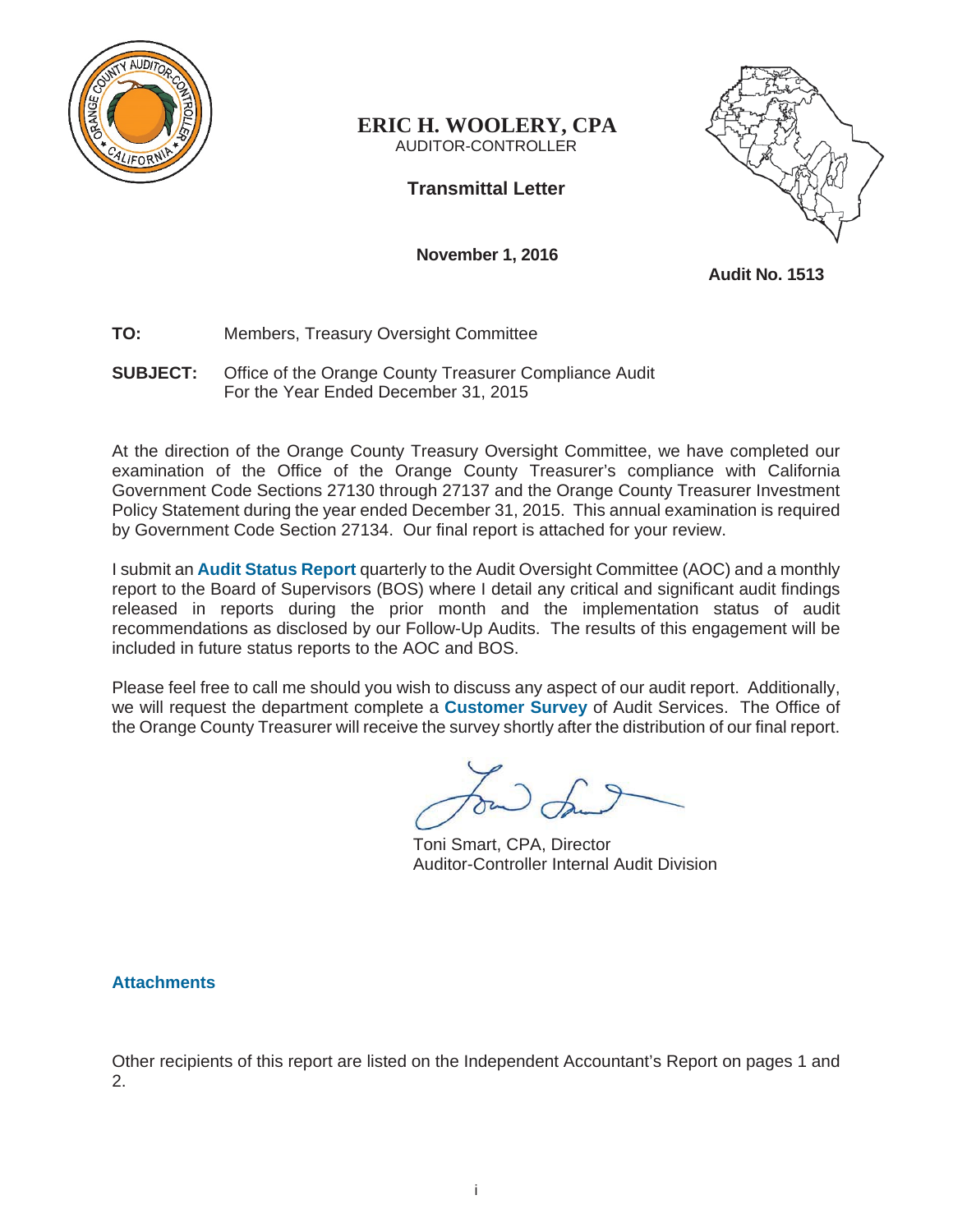

# *Office of the Orange County Treasurer Compliance Audit Audit No. 1513*

**For the Year Ended December 31, 2015** 

| <b>Transmittal Letter</b>                         |   |
|---------------------------------------------------|---|
| <b>Independent Accountant's Report</b>            | 1 |
| <b>Supplemental Information:</b>                  |   |
| <b>Background and General</b>                     | 3 |
| <b>Establishment and Composition of Committee</b> | 3 |
| <b>Compliance Audit Requirement</b>               | 3 |
| <b>Committee Operation</b>                        | 3 |
| <b>Investment Policy Statement Requirement</b>    | 3 |
| <b>Investment Policy Review</b>                   | 4 |
| <b>Investment Compliance Requirements</b>         | 4 |
| <b>Conclusion</b>                                 | 6 |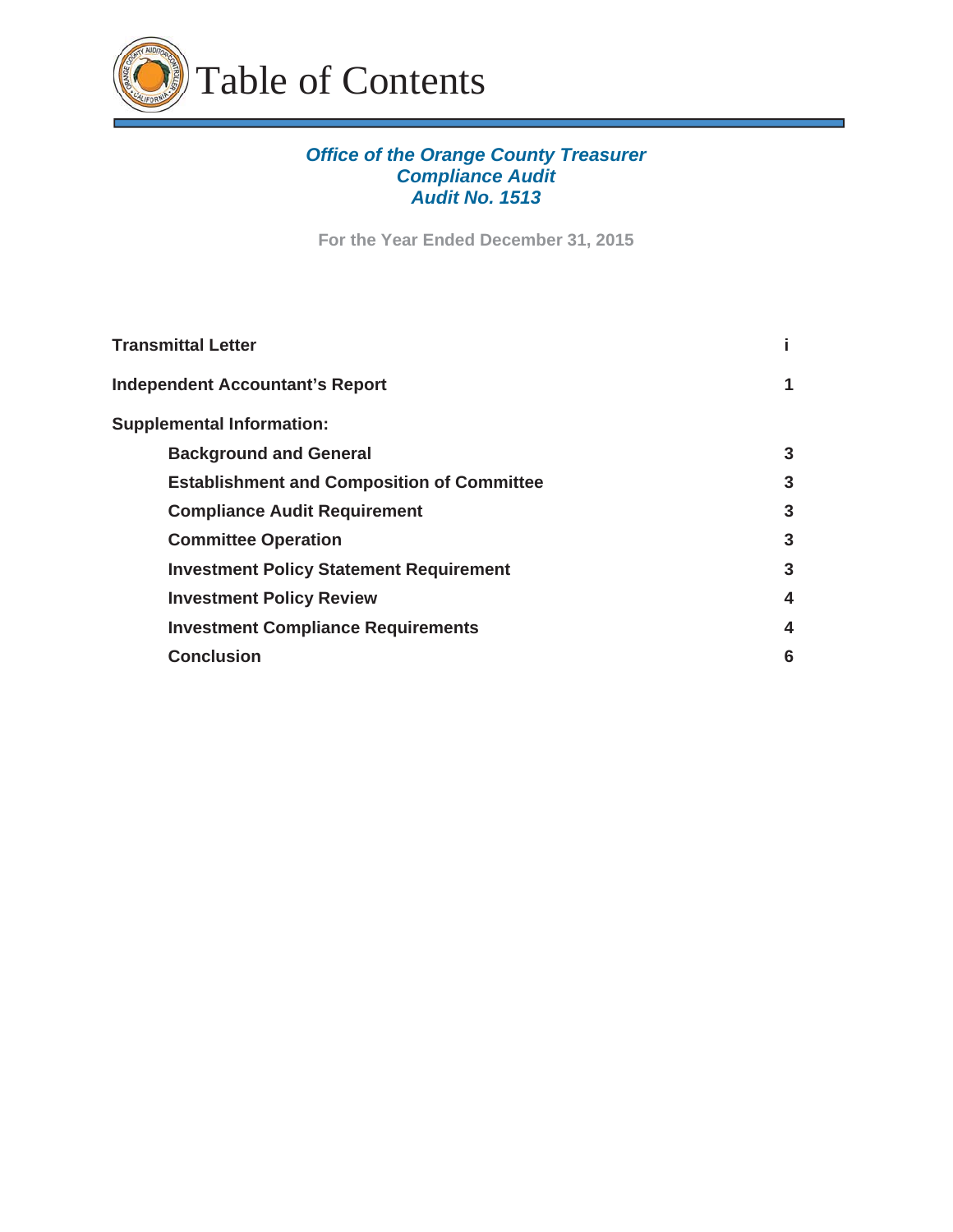

Independent Accountant's Report

# **Independent Accountant's Report**

Gary G. Capata, CPA, Chair, Public Member Treasury Oversight Committee 625 North Ross Street, Building 11 Santa Ana, California 92701

We have examined the Office of the Orange County Treasurer's (Treasurer) compliance with the Treasury Oversight Committee provisions contained in California Government Code, Article 6, Sections 27130 through 27137 and the Orange County Treasurer Investment Policy Statement for the year ended December 31, 2015. The Treasurer's management is responsible for compliance with those requirements. Our responsibility is to express an opinion on the Treasurer's compliance based on our examination.

Our examination was conducted in accordance with attestation standards established by the American Institute of Certified Public Accountants and, accordingly, included examining, on a test basis, evidence about the Treasurer's compliance with those requirements and performing such other procedures as we considered necessary in the circumstances. We believe that our examination provides a reasonable basis for our opinion. Our examination does not provide a legal determination on the Treasurer's compliance with specified requirements.

In our opinion, the Treasurer complied, in all material respects, with the aforementioned requirements for the year ended December 31, 2015.

This report is intended solely for the information and use of the County Treasury Oversight Committee, the management of the Office of the Orange County Treasurer, and the Board of Supervisors and is not intended to be and should not be used by anyone other than these specified parties.

Respectfully Submitted,

Toni Smart, CPA, Director Auditor-Controller Internal Audit Division Santa Ana, California

November 1, 2016

#### **Members, Treasury Oversight Committee Distribution:**

 Gary G. Capata, Public Member (Chair) Laura Parisi, Public Member (Vice-Chair) Hon. Dr. Al Mijares, County Superintendent, OC Department of Education Eric Woolery, Auditor-Controller Frank Kim, County Executive Officer William "Andy" Dunn, Public Member Richard A. Rohm, Public Member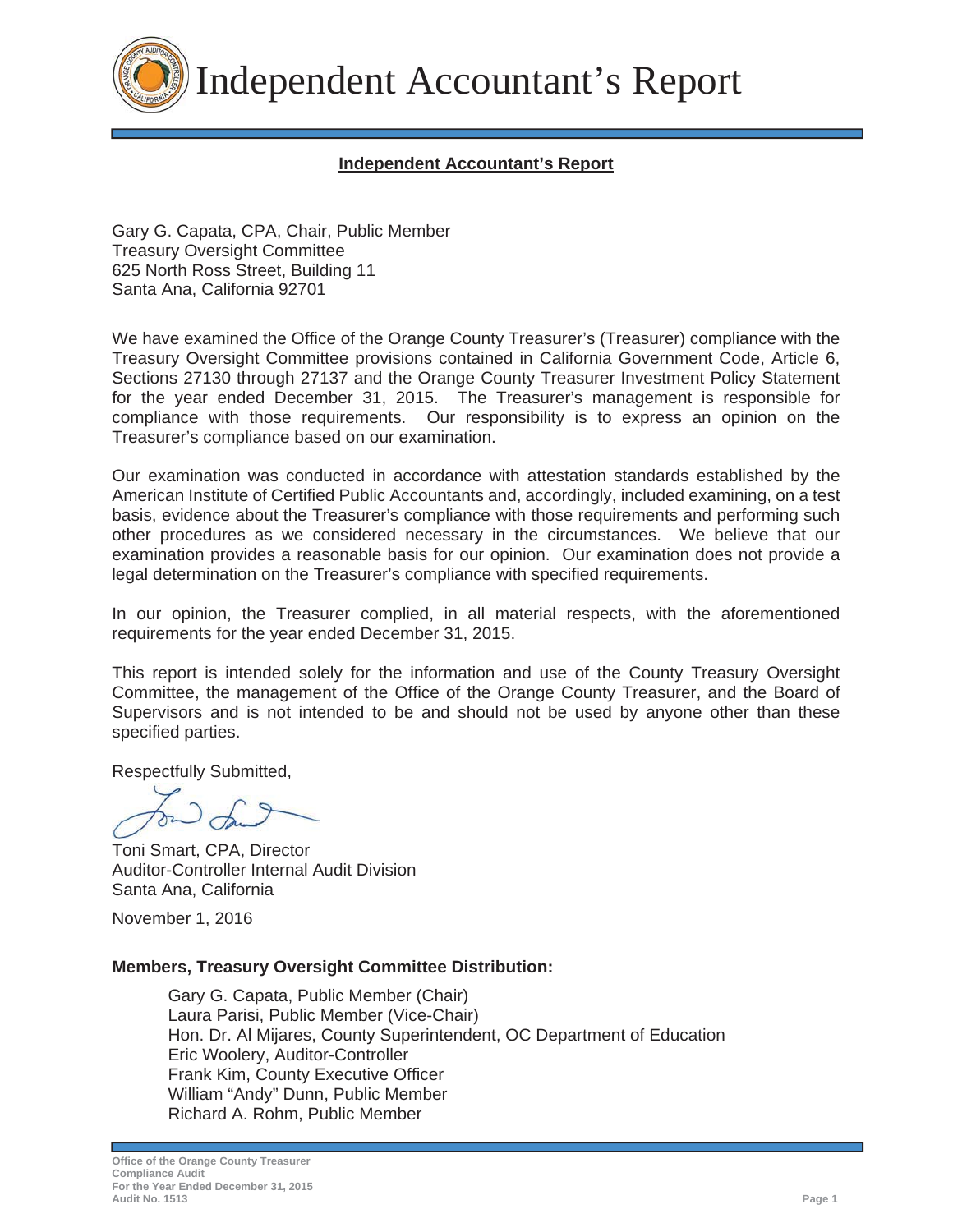Independent Accountant's Report

# **Distribution Pursuant to Audit Oversight Committee Procedure No. 1:**

 Members, Board of Supervisors Members, Audit Oversight Committee Shari L. Freidenrich, Treasurer-Tax Collector Paul C. Gorman, Chief Assistant Treasurer-Tax Collector – Treasury JC Squires, Financial Manager, Treasurer-Tax Collector Michelle Aguirre, Chief Financial Officer Claire Moynihan, Director, Central Accounting Operations, Auditor-Controller Foreperson, Grand Jury Robin Stieler, Clerk of the Board of Supervisors Macias Gini & O'Connell LLP, County External Auditor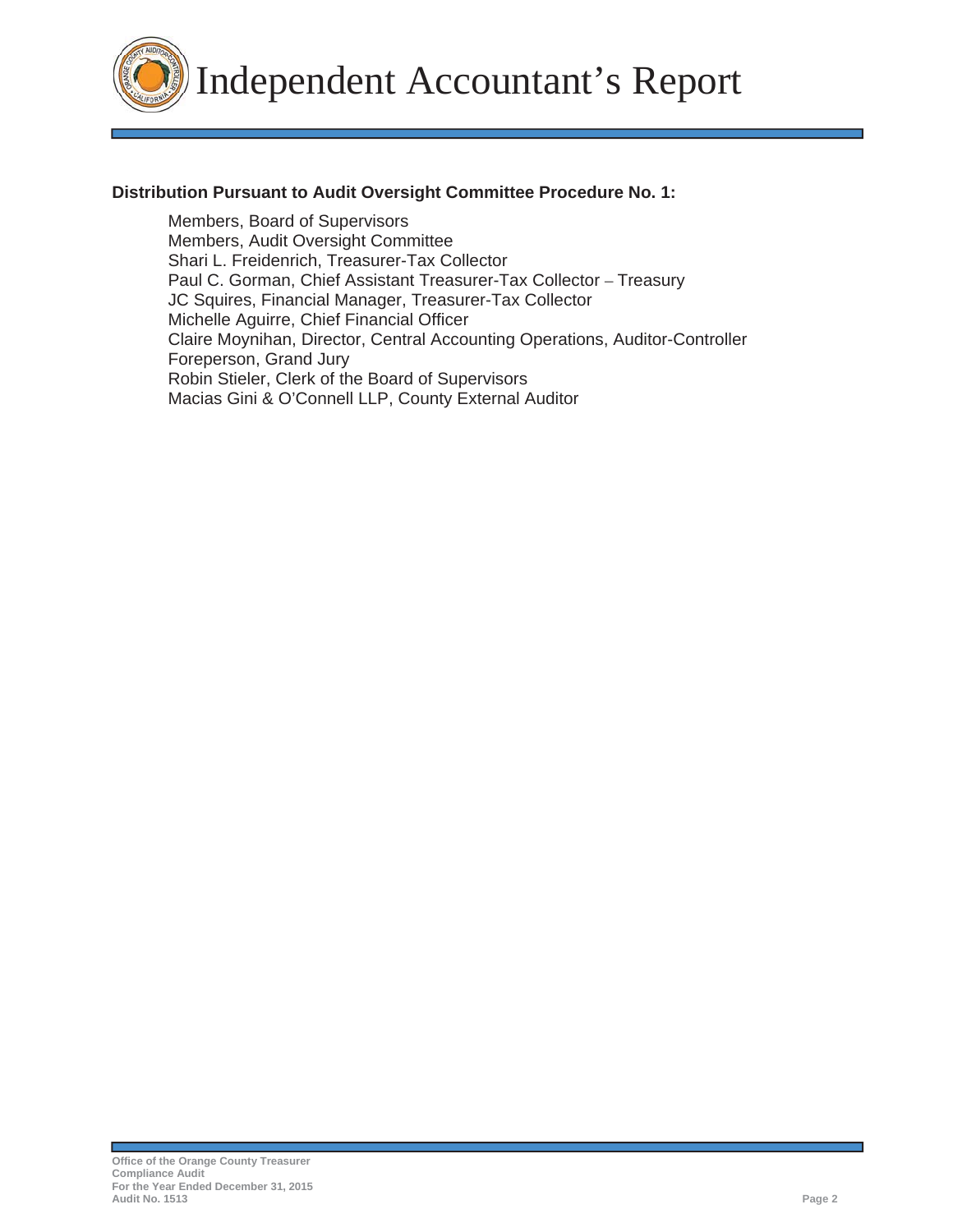

# *Office of the Orange County Treasurer Compliance Audit For the Year Ended December 31, 2015*

# **Background and General**

In 1995, the California legislature passed provisions requiring each county to establish an oversight committee of from 3 to 11 members representing various organizations, where the pool of organizations was also specified in the legislation. The purpose of this committee was to oversee the policies that guide the investment of public funds. The committee was not to impinge on the day-to-day operations of the County Treasurer, but rather to review and monitor the Treasurer's investment policy and reporting. In 2005, the law changed to make the committee optional at the discretion of a California county. The County of Orange has elected to continue its Treasury Oversight Committee (TOC).

# **Establishment and Composition of Committee**

The TOC was established by the Board of Supervisors (BOS) on December 19, 1995 by Resolution No. 95-946 in accordance with the California Government Code Article 6 of Division 2 of Title 3, Sections 27130 through 27137. The TOC structure approved by the BOS consists of seven members: the County Auditor-Controller or designee, the County Executive Officer or designee, the County Superintendent of Schools or designee, and four members of the public. The members of the TOC as of December 31, 2015 were as follows:

Laura Parisi (Chair) **Public Member** William "Andy" Dunn (Vice Chair) Public Member Gary Capata **Public Member**  Frank Kim County Executive Officer Al Mijares County Superintendent of Schools Richard Rohm **Public Member** Eric Woolery **Auditor-Controller** 

NameMember Type

# **Compliance Audit Requirement**

The oversight legislation included many specific requirements such as the required contents of the Treasurer's Investment Policy. California Government Code Section 27134 requires an annual audit to determine compliance with the provisions. This audit serves to comply with that requirement.

# **Committee Operation**

During 2015, five TOC meetings were held on the following dates: January 28, April 22, July 29, September 28, and October 28. We reviewed the minutes and believe that the meetings were properly conducted in order to provide oversight.

# **Investment Policy Statement Requirement**

California Government Code Section 27133 requires the County Treasurer to annually prepare an investment policy statement. The Orange County Treasurer Investment Policy Statement (IPS) is reviewed by the TOC and submitted to the BOS for approval on an annual basis. We found that this was properly done and a policy was submitted to and approved by the Orange County Board of Supervisors on December 16, 2014.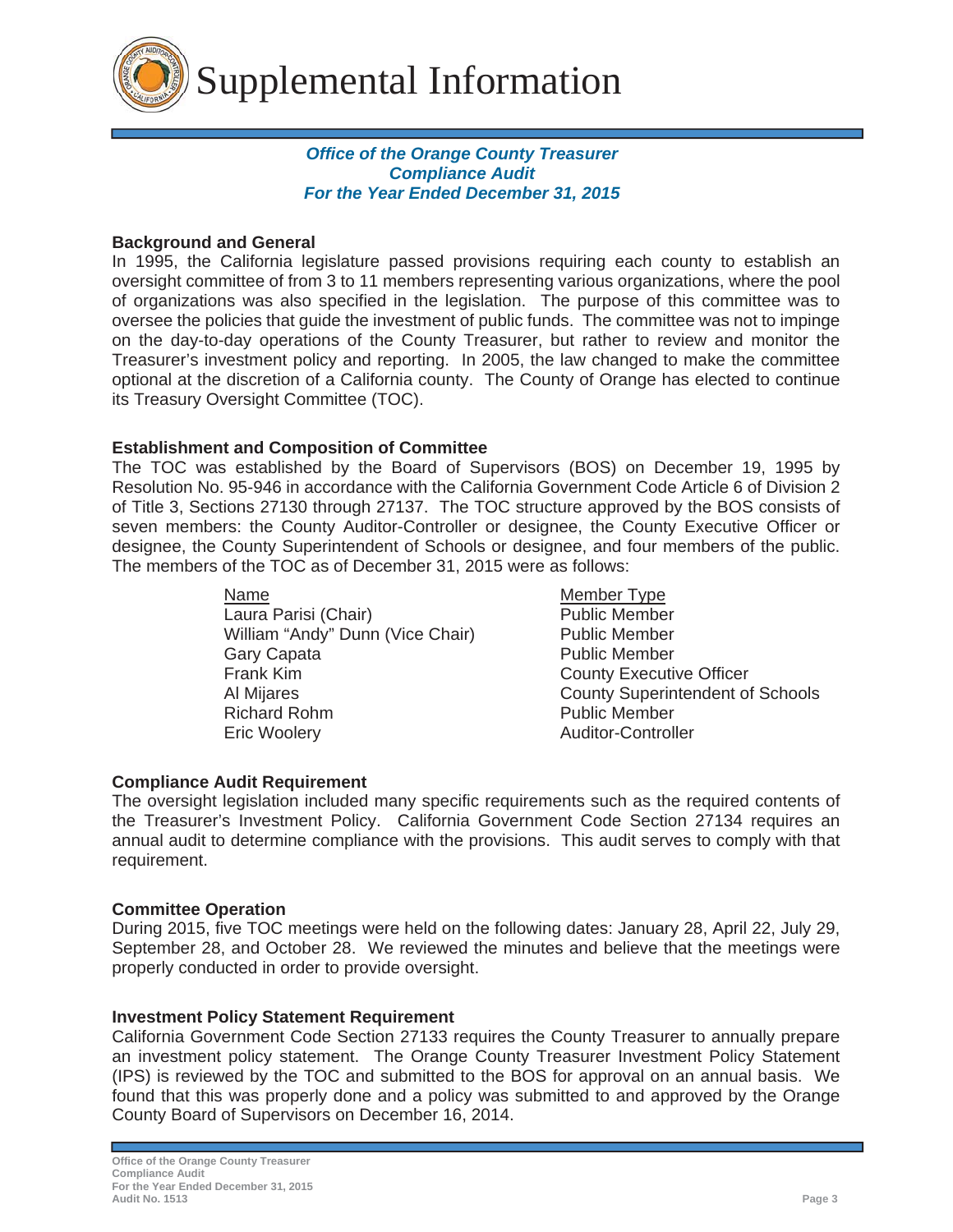

# **Investment Policy Review**

We reviewed the requirement specified in Government Code Section 27133, subsections (a) through (h). We believe the policy addressed all the required provisions as follows:

| Requirement                                                                 | Policy<br><b>Section</b> | Deemed<br>Compliant |
|-----------------------------------------------------------------------------|--------------------------|---------------------|
| (a) Authorized securities<br>Maximum percentage by type                     | VI<br>VIII               | Yes<br>Yes          |
| (b) Maximum terms                                                           | VIII                     | Yes                 |
| (c) Criteria for selection of brokers<br>Prohibition of political donations | XI<br>XI                 | Yes<br>Yes          |
| (d) Limits on gifts                                                         | X                        | Yes                 |
| (e) Reporting to Oversight Committee                                        | XXI                      | Yes                 |
| (f) Calculation of treasurer's costs                                        | XVI                      | Yes                 |
| (g) Voluntary depositors                                                    | XVII                     | Yes                 |
| (h) Requests to withdrawal                                                  | XVIII                    | Yes                 |

As shown above, we believe the policy adopted contained all the provisions specified in the oversight legislation.

#### **Investment Compliance Requirements**

The investment compliance requirements presented in Government Code Sections 27130 through 27137 are summarized as follows:

#### Government Code 27130

The Legislature finds and declares that local agencies, including school districts, should participate in reviewing the policies that guide the investment of those funds.

#### Government Code 27131

The board of supervisors in each county may, if the county is investing surplus funds, establish a county treasury oversight committee consisting of from three to eleven members. Members shall be nominated by the treasurer and confirmed by the board of supervisors.

### Government Code 27132

The county treasury oversight committee shall consist of members appointed from the following: county treasurer; county auditor, auditor-controller, or finance director; a representative appointed by the county board of supervisors; the county superintendent of schools or designee; a representative selected by a majority of the presiding officers of the governing bodies of the school districts and community college districts in the county; a representative selected by a majority of the presiding officers of the legislative bodies of the special districts; up to five other members of the public who either have expertise or an academic background in public finance and are economically diverse and bipartisan in political registration.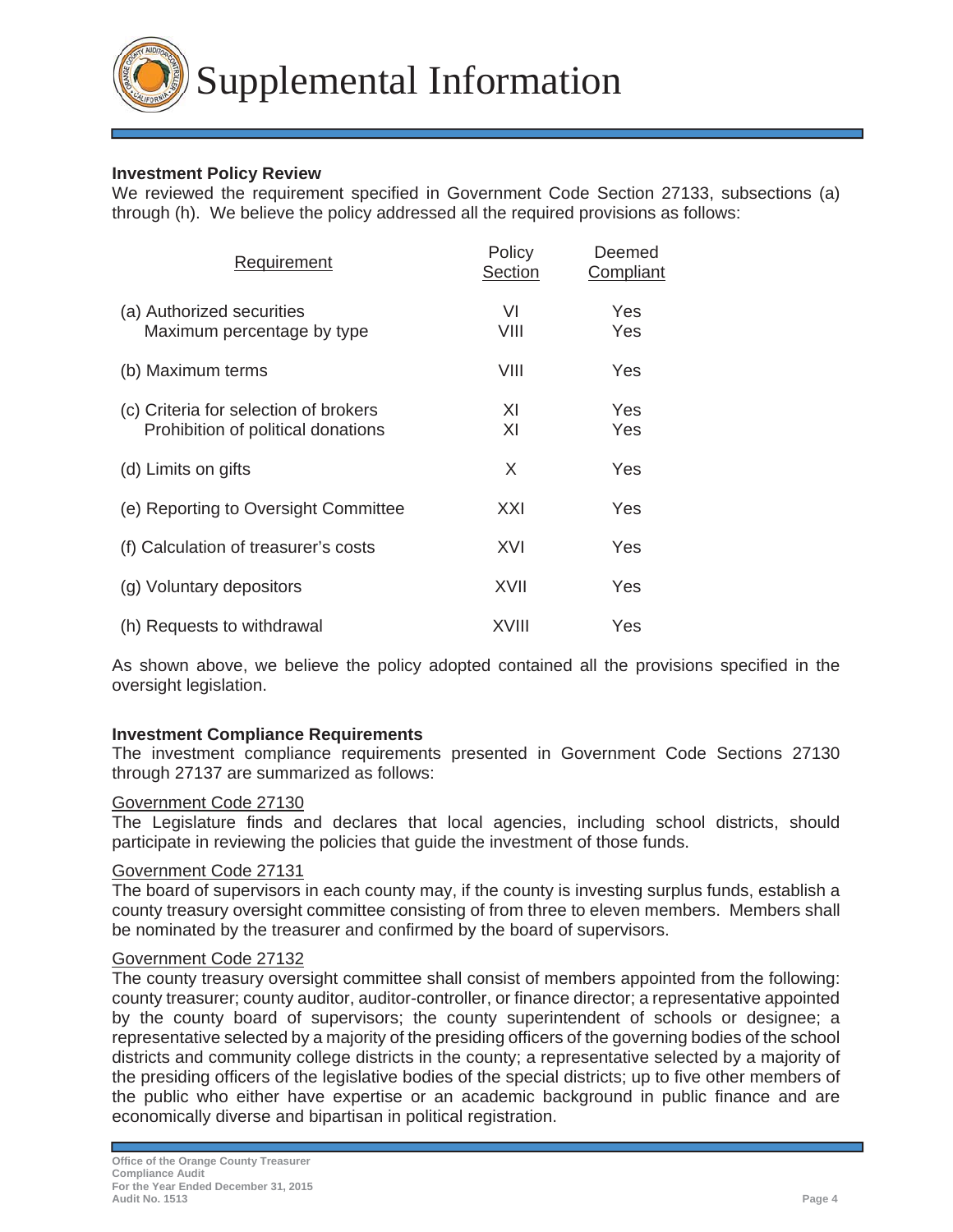Supplemental Information

#### **Investment Compliance Requirements, continued**

#### Government Code 27132.1

Committee members may not be employed by an entity that has contributed to the campaign of a candidate for the office of local treasurer, or contributed to the campaign of a candidate to be a member of a legislative body of any local agency that has deposited funds in the county treasury, in the previous three years or during the period that the employee is a member of the committee.

#### Government Code 27132.2

Committee members may not directly or indirectly raise money for a candidate for local treasurer or a member of the governing board of any local agency that has deposited funds in the county treasury while a member of the committee.

# Government Code 27132.3

Committee members may not secure employment with, or be employed by, bond underwriters, bond counsel, security brokerages or dealers, or financial services firms with whom the treasurer is doing business during the period that the person is a member of the committee or for one year after leaving the committee.

#### Government Code 27132.4

Committee meetings shall be open to the public and subject to the Ralph M. Brown Act.

#### Government Code 27133

The county treasurer shall annually prepare an investment policy that will be reviewed and monitored by the county treasury oversight committee. The investment policy shall include subsections (a) through (h) noted in the Investment Policy Review Section on page 4.

#### Government Code 27134

The county treasury oversight committee shall cause an annual audit to be conducted to determine the county treasury's compliance with this article [Government Code Sections 27130 through 27137].

#### Government Code 27135

The costs of complying with this article shall be county charges and may be included with those charges enumerated under Section 27013.

#### Government Code 27136

Notwithstanding any other provision of law, any local agency, public agency, public entity, or public official that has funds on deposit in the county treasury pool and that seeks to withdraw funds for the purpose of investing or depositing those funds outside the county treasury pool, shall first submit the request for withdrawal to the county treasurer before withdrawing funds from the county treasury pool.

The county treasurer shall evaluate each proposed withdrawal for its consistency with the criteria adopted pursuant to subdivision (h) of Section 27133. Prior to approving a withdrawal, the county treasurer shall find that the proposed withdrawal will not adversely affect the interests of the other depositors in the county treasury pool.

# Government Code 27137

Nothing in this article shall be construed to allow the county treasury oversight committee to direct individual investment decisions, select individual investment advisors, brokers, or dealers, or impinge on the day-to-day operations of the county treasury.